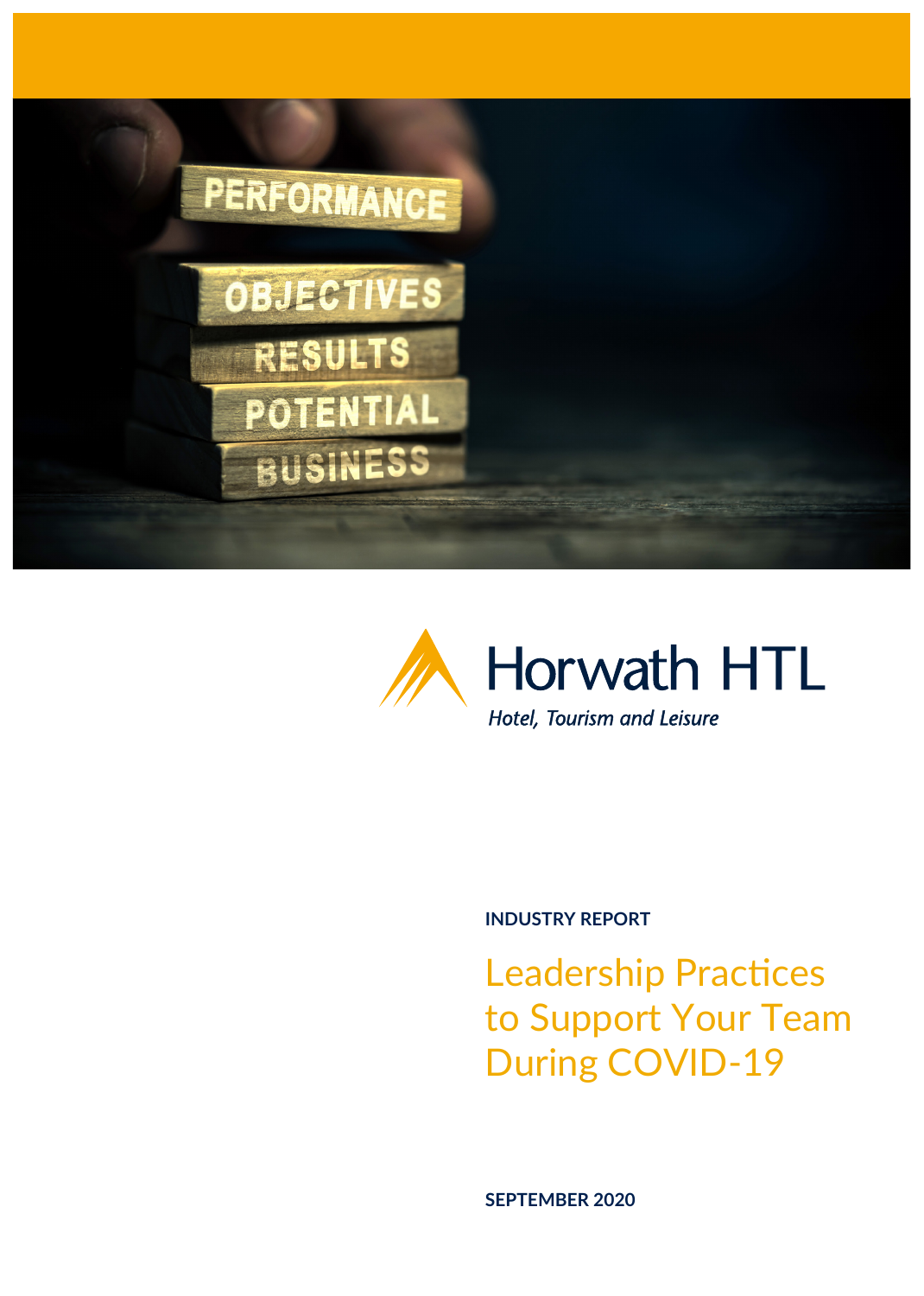

## **Buddha said:**

# *Do not dwell in the past Do not dream of the future, Concentrate the mind on the present moment.*

Staying in the present moment can be difficult for the hotelier (or any business executive). You probably just reviewed last week's performance reports and jumped right into your 30, 60, 90-day forecasts. It is how we operate, and it ensures our survival. That said, we also know that the most rewarding moments of the job are the in-the-moment connections that we make with our team members and our guests. With all of the uncertainty, fear, and division that consume our landscape, these moments are more fragile and sacred than ever and must be navigated with thoughtful, conscious leadership.

## **Here are 5 present moment actions that you can take to have a significant impact on your guest experience and the morale of your team:**

**1 Practice what you and your organization say you are going to do.** Your organization has probably sent out an email outlining all the safety measures to keep people safe while they are guests in your hotel. You have signs in the lobby, plexiglass over the desks, payment screens pushed back. Those elements make a guest feel safe. The moment one employee does them half-heartedly or doesn't ensure that other guests are complying, that trust is gone and might not be rebuilt. Brand expert and author, Marty Neumeier, says in The Brand Gap that ,"*A living brand is a collaborative performance, and every person in the company is an actor.*" Your front-line team member didn't write the script, but they will determine its success.

**2 Your team members won't do it if they don't see you doing it, or if they don't understand why.** Author Simon Sinek stresses the importance of ensuring employees (heck, people) have a clear understanding of why they are doing something. Just telling them what to do is a great way to see it not, or begrudgingly being done.

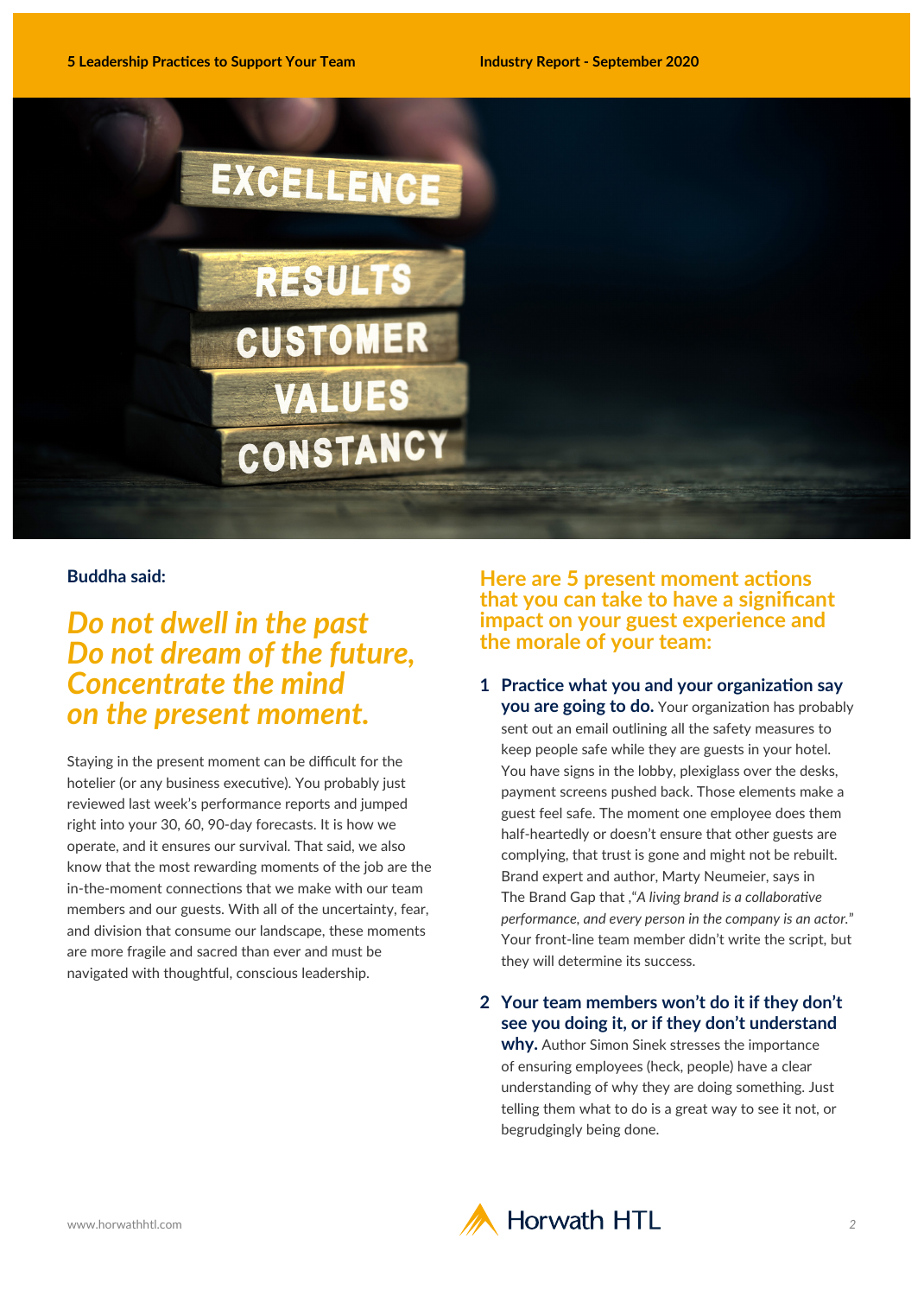"*Wear a mask in guest areas and the break room*" and "*We all need to wear masks because we all have a commitment to show our guests, our employees, and you that we are making every effort to ensure your safety.*" These statements sound different, and they will elicit different levels of compliance. Do not assume people know.

While we must give some of our attention to past performance and future projections—all we really have control over is what we are doing in the present moment. What we do today as conscious leaders will determine if our guests and employees will keep coming back.

## **3 Put on a good show.** This is one of Disney's operational standards. A good show used to mean that housekeeping should be invisible, as if the property were always immaculate. Times are different. People are eager to see that surfaces are being cleaned regularly, by everyone, and if they can't see it, they want evidence of it. Also, give your employees a script of what it sounds like to approach a guest who is not following the standards and let them role play with you. Rehearsals make for better performances.

**4 Define and provide space for when it is ok to loosen on requirements.** I bet the first thing you do when you get to your office is to take off your mask. Your housekeepers are no different. If you don't find the time and place for them to do it safely, they will find it on their own, and it might not be where you want it to be. Author Stephen Covey says in The 7 Habits of Highly Effective People that "*The cause of almost all relationship difficulties is rooted in conflicting or ambiguous expectations around roles and goals.*" The more clearly you define your expectations, while still making room for your employee's goals (finding a time to take a break from the mask), the more empowered your team is to meet expectations.

## **5 Keep conducting your team meetings, one-on-ones, and lobby walks.** Stephen Covey also speaks extensively on the scope of influence. Your scope of influence will not extend outside of your office if you aren't regularly checking in with your guests and team members. Circumstances and safety measures may dictate that you do this differently, but find creative ways to maintain connection, even at a six-foot or more distance. People are scared—for their health, for their job, or even their civil liberties. Multiple polls show that 41-50% of employees are afraid to be in the workplace. The practice of social distancing makes it all the more essential that we are connecting with our employees and our guests, and that we demonstrate our care for them in the present moment. They took risks to be there with you today, so make sure you are expressing your appreciation.

#### **Author**



**Scott Knepp**  *Management Analyst*  Horwath HTL Atlanta sknepp@horwathhtl.com

Scott Knepp has been a part of the Horwath HTL Atlanta team as a Management Analyst since May 2019. Prior to joining Horwath HTL, he after served in a wide array of leadership positions in the hospitality industry for over a decade. Scott has extensive experience creating servicecentered cultures and strategy in a variety of environmentsincluding hotels and resorts, country clubs, retreat centers, healthcare, and cruise lines. He holds a MS in Hospitality and Tourism Management from the Rosen College of Hospitality Management at the University of Central Florida and a BA in Theatre from Berry College. He has worked for Walt Disney World Resorts, Carnival Cruise Lines, Marriott, Kripalu Center for Yoga and Health, and the VCU Medical Center.

#### **Horwath HTL Atlanta**

2 Ravinia Drive, Suite 350 Atlanta, GA 30346, USA Phone: +1 404 410 7800